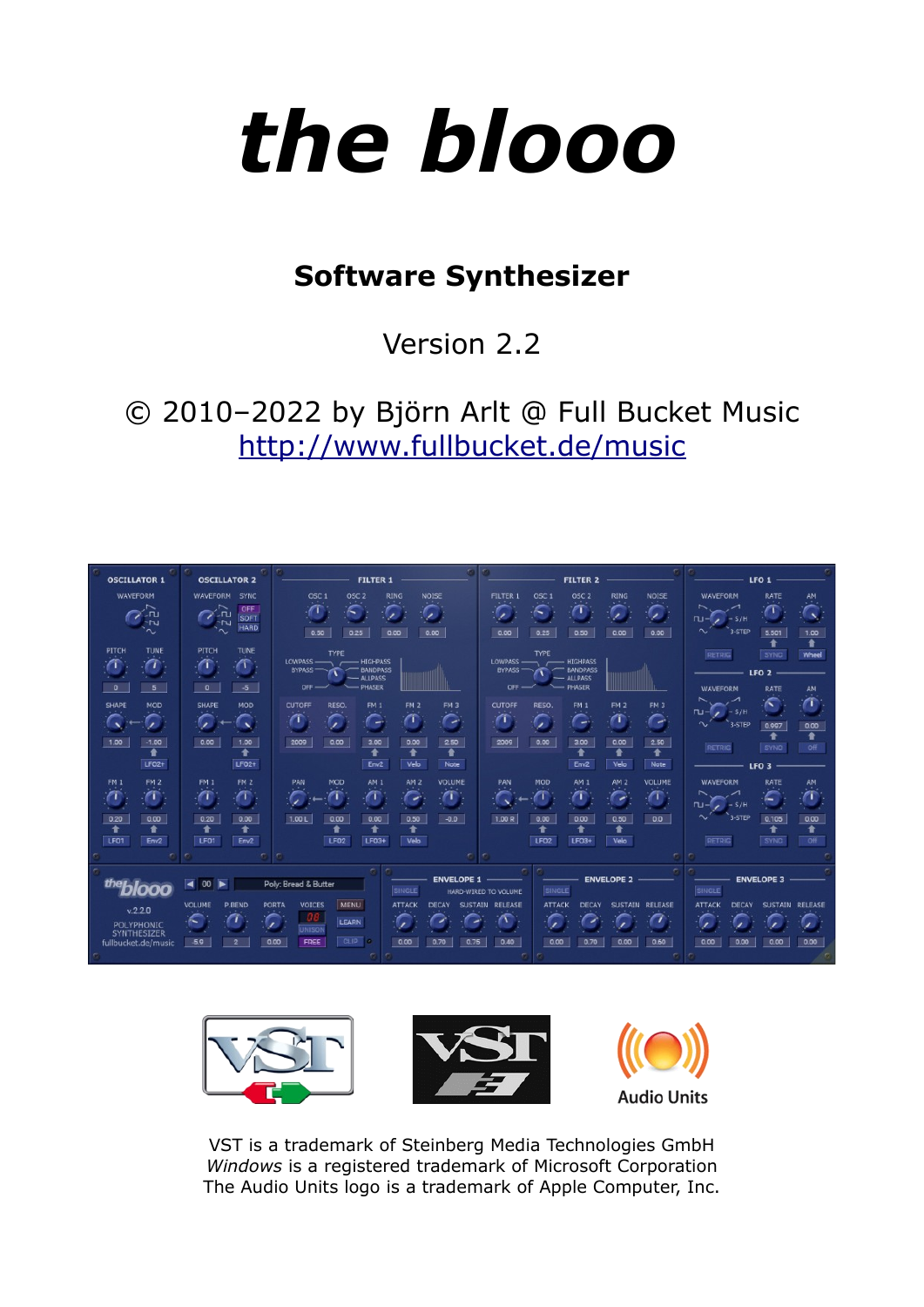# **Table of Contents**

| Introduction3                            |  |
|------------------------------------------|--|
| What's New With Version 2.2?3            |  |
| Architecture4                            |  |
|                                          |  |
|                                          |  |
| Modulation Sources6                      |  |
|                                          |  |
|                                          |  |
|                                          |  |
|                                          |  |
|                                          |  |
|                                          |  |
| The <i>blooo.ini</i> Configuration File9 |  |
| MIDI Control Change Messages9            |  |
|                                          |  |
| Parameters10                             |  |
|                                          |  |
|                                          |  |
|                                          |  |
| Envelopes12                              |  |
|                                          |  |
| Frequently Asked Questions13             |  |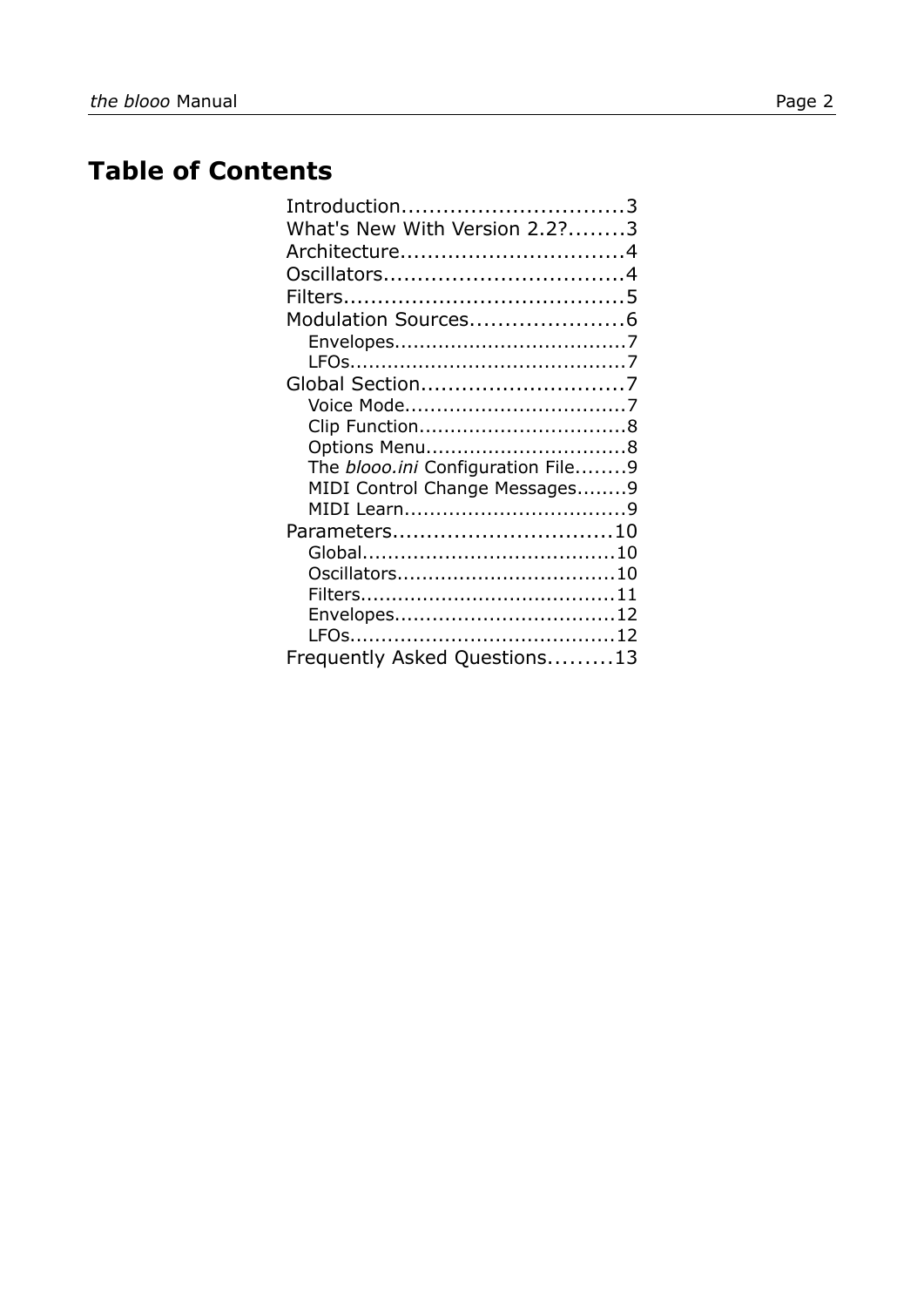# **Introduction**

The *blooo* is a software synthesizer plug-in for Microsoft Windows (VST2/VST3) and Apple macOS (VST2/VST3/AU) based on the classic subtractive synthesis architecture. It is written in native C++ code for high performance even on "lighter" systems. The main features are:

- Up to 64 voices polyphony including Unison mode and portamento
- Two band-limited oscillators including Ring modulation and Soft/Hard sync
- Four oscillator waveforms (sawtooth, pulse, sawpulse, sine) with shape control
- Additional white noise generator
- Two multi-mode four-pole filters (lowpass, highpass, bandpass, allpass, phaser) with resonance and panorama control
- Three envelopes (ADSR) with exponential slopes
- Three low frequency oscillators (LFOs) with tempo synchronization
- Double precision audio processing
- All parameters can be controlled by MIDI controllers
- *Plug-in supports Windows and macOS (32 bit and 64 bit)*

The *blooo* is based on the new **iPlug2** framework maintained by **Oli Larkin and the iPlug2 team**. Big thanks, guys!!! Without your work it would not have been possible to create a resizable *blooo* user interface.

To resize the plug-in you just grab the yellow triangle at the bottom right of the window and drag it. You can save the current window size using the menu entry "Save Window Size" in the *[Options Menu](#page-7-0)*.

If you have trouble with the standard version of the *blooo*, please grab the (soundwise identical) "N" version of the plug-in which is based on the original **iPlug** framework.

## **What's New With Version 2.2?**

Version 2.2 of the *blooo* is fully compatible with previous versions; it should be safe to replace the old plug-in with the new one.

After 12 years since its first incarnation I added two new features to the *blooo* that have been requested frequently: *Unison* mode and optional *Single* trigger mode of the envelopes. I also did a lot of refactoring to the original code but I guess you will not notice much of it (except that the *blooo* now does not need as much memory as its predecessors).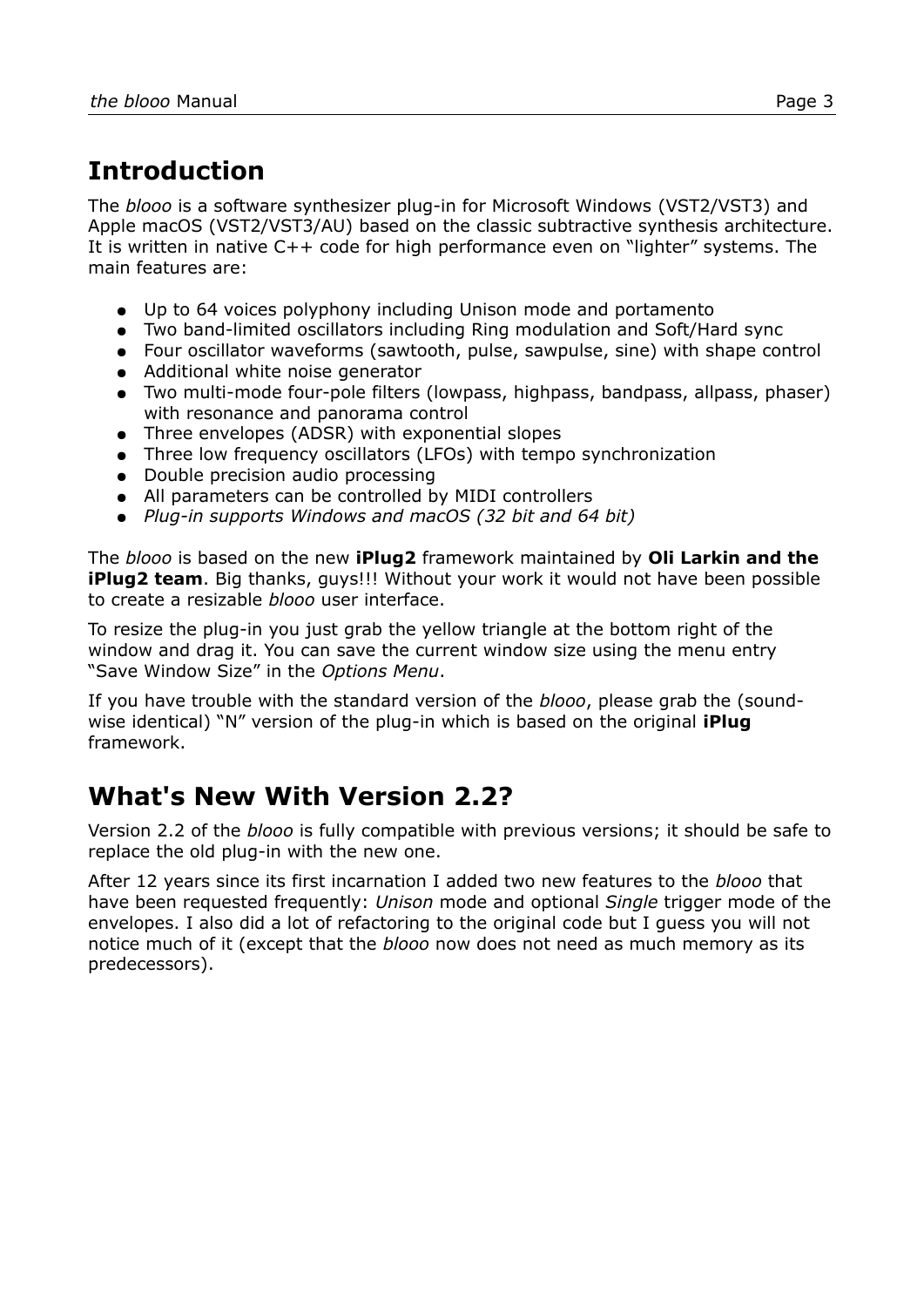## **Architecture**



Each voice of the *blooo* features two oscillators feeding a Ring modulator. The individual outputs of the oscillators, the Ring modulator, and an additional white noise generator are sent to the input mixers of two multi-mode filters; furthermore, Filter 2 can receive the output of Filter 1. The filter outputs are routed to two individual amplifiers with panorama control which are connected to the main stereo output bus.

Aside from the audio modules, the *blooo* has three envelopes and three LFOs for modulation purposes.

# **Oscillators**

The oscillators of the *blooo* feature four different waveforms: *Sawtooth*, *Pulse*, *Sawpulse* (a mixture of sawtooth and pulse), and *Sine*. The shape of the waveforms can be modulated by any unipolar modulation source (see below); in case of the pulse waveform, this is equivalent to pulse width modulation.



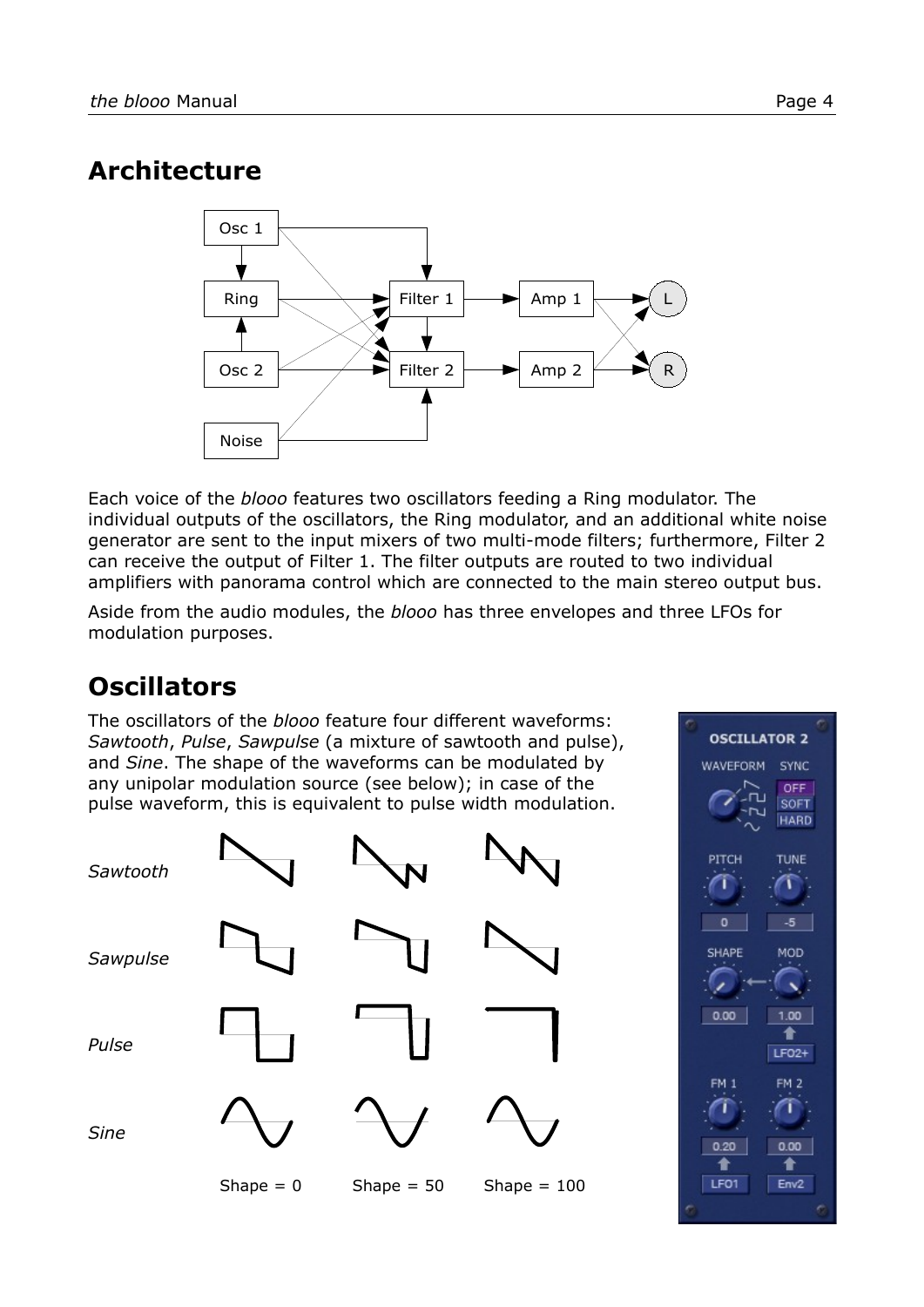Note that *Sawtooth* with a shape value of 100 equals a mixture of a sawtooth wave and an additional sawtooth wave transposed by one octave. For *Sine* the shape value controls the phase of the sine waveform only.

On a new note event, digital oscillators typically start at the same initial phase angle of the waveform (e.g. the zero-crossing of a sawtooth's rising edge) while classic analog oscillators do not; they are "running free" (which means they are still oscillating even if no note is played). The *blooo* will emulate this behaviour when the *Free* parameter in the *[Global Section](#page-6-0)* is turned on.

The frequencies of both oscillators can be modulated independently by two different modulation sources (unipolar or bipolar). Furthermore, Oscillator 2 features Soft and Hard sync (the phase angle of it's waveform will be inverted or reset whenever Oscillator 1 has finished a complete waveform cycle) to create rich harmonic spectra.

## **Filters**

Each of the two filters of the *blooo* can be divided into three sections: input mixer, filter stage, and output amplifier. The input mixer accumulates the output signals of Oscillator 1 and 2, the Ring modulator (output of Oscillator 1 multiplied by the output of Oscillator 2), and a white noise generator. Furthermore, Filter 2 can also add the output of Filter 1's filter stage.

From the input mixer the signal is sent to a four-pole filter stage of selectable mode: *Lowpass*, *Highpass*, *Bandpass*, *Allpass* and *Phaser* (*Allpass* added to the input mixer's output). The filter stage may also be bypassed (i.e. the input mixer signal is routed directly to the output amplifier) or even turned off completely.

The *Cutoff* parameter adjusts the cutoff or center frequency of the filter stage. Like the oscillators, the cutoff/center frequency can be modulated independently by three modulation sources. *Resonance* controls the amount of feedback from the output to



the input of the filter stage. If *Resonance* is set to a value near 100 the filter will start to self-oscillate.

The output of the filter stage is sent to an amplifier section with stereo panorama control which can be modulated by a unipolar or bipolar source. The output volume is controlled by the *Volume* parameter, the output signal of Envelope 1, and two optional unipolar modulation sources. Note that Envelope 1 is hard-wired to the amplifiers of both filters.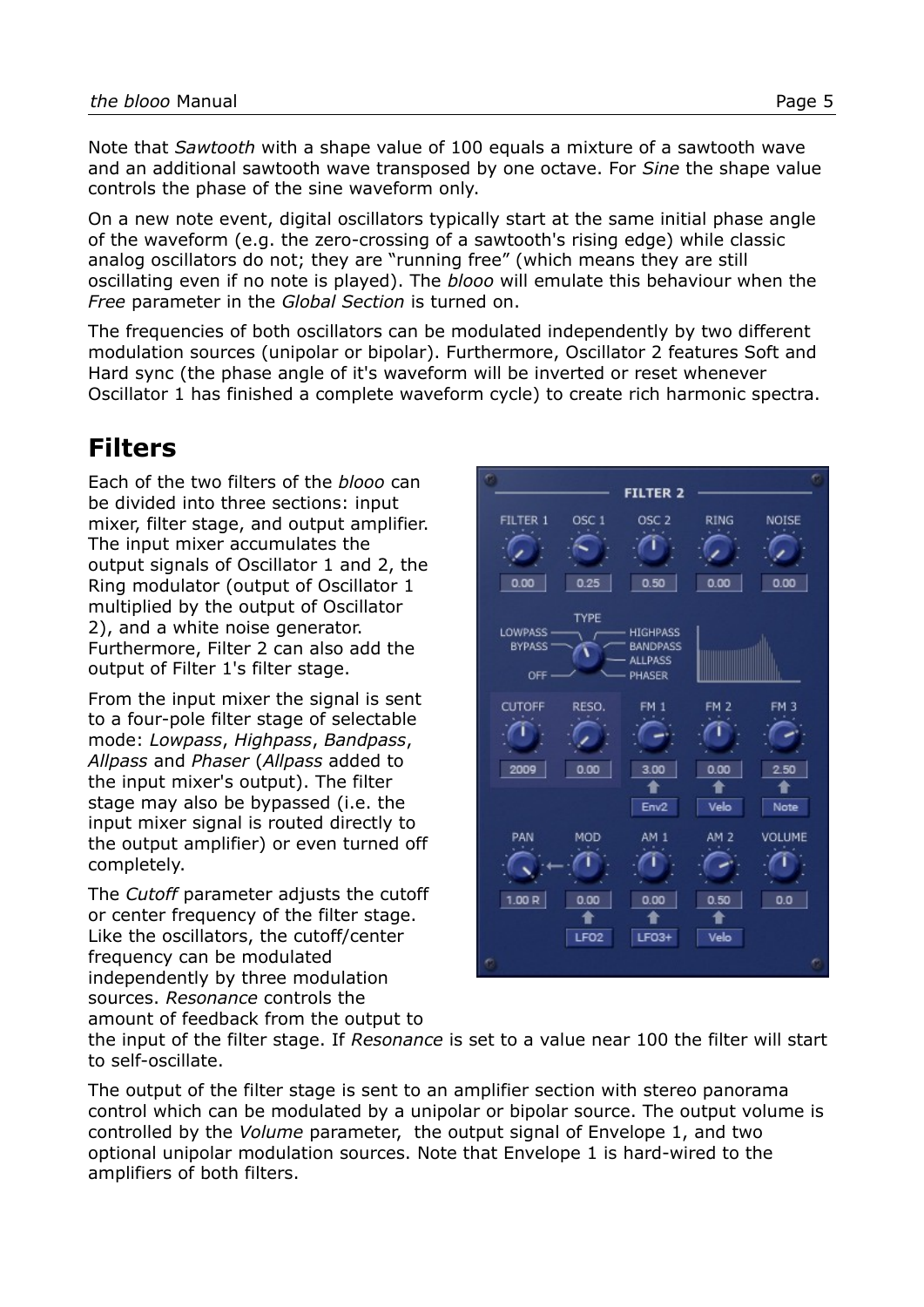## **Modulation Sources**

The *blooo*'s oscillator/filter frequencies, waveform shapes, amplitudes etc. can be modulated by various modulation sources. Sources that produce a control signal of positive values only (including zero) are called *unipolar* while sources producing either positive or negative values are called *bipolar*. The following table lists the available modulation sources and their polarity.

| source           | polarity | description                                                |
|------------------|----------|------------------------------------------------------------|
| Off              | unipolar | constant value 0                                           |
| On               | unipolar | constant value 1                                           |
| $LFO1+$          | unipolar | output of LFO1 ranging from 0 to 1                         |
| $LFO2+$          | unipolar | output of LFO2 ranging from 0 to 1                         |
| $LFO3+$          | unipolar | output of LFO3 ranging from 0 to 1                         |
| Env1             | unipolar | output of envelope 1 ranging from 0 to 1                   |
| Env2             | unipolar | output of envelope 2 ranging from 0 to 1                   |
| Env3             | unipolar | output of envelope 3 ranging from 0 to 1                   |
| Velo             | unipolar | MIDI note velocity                                         |
| Note+            | unipolar | MIDI note value                                            |
| $PBnd+$          | unipolar | MIDI pitch bend wheel (value at center<br>position is 0.5) |
| Wheel            | unipolar | MIDI modulation wheel                                      |
| LFO <sub>1</sub> | bipolar  | output of LFO1 ranging from -1 to 1                        |
| LFO <sub>2</sub> | bipolar  | output of LFO2 ranging from -1 to 1                        |
| LFO <sub>3</sub> | bipolar  | output of LFO3 ranging from -1 to 1                        |
| Note             | bipolar  | MIDI note (value at C3 is 0)                               |
| PBend            | bipolar  | MIDI pitch bend wheel (value at center<br>position is 0)   |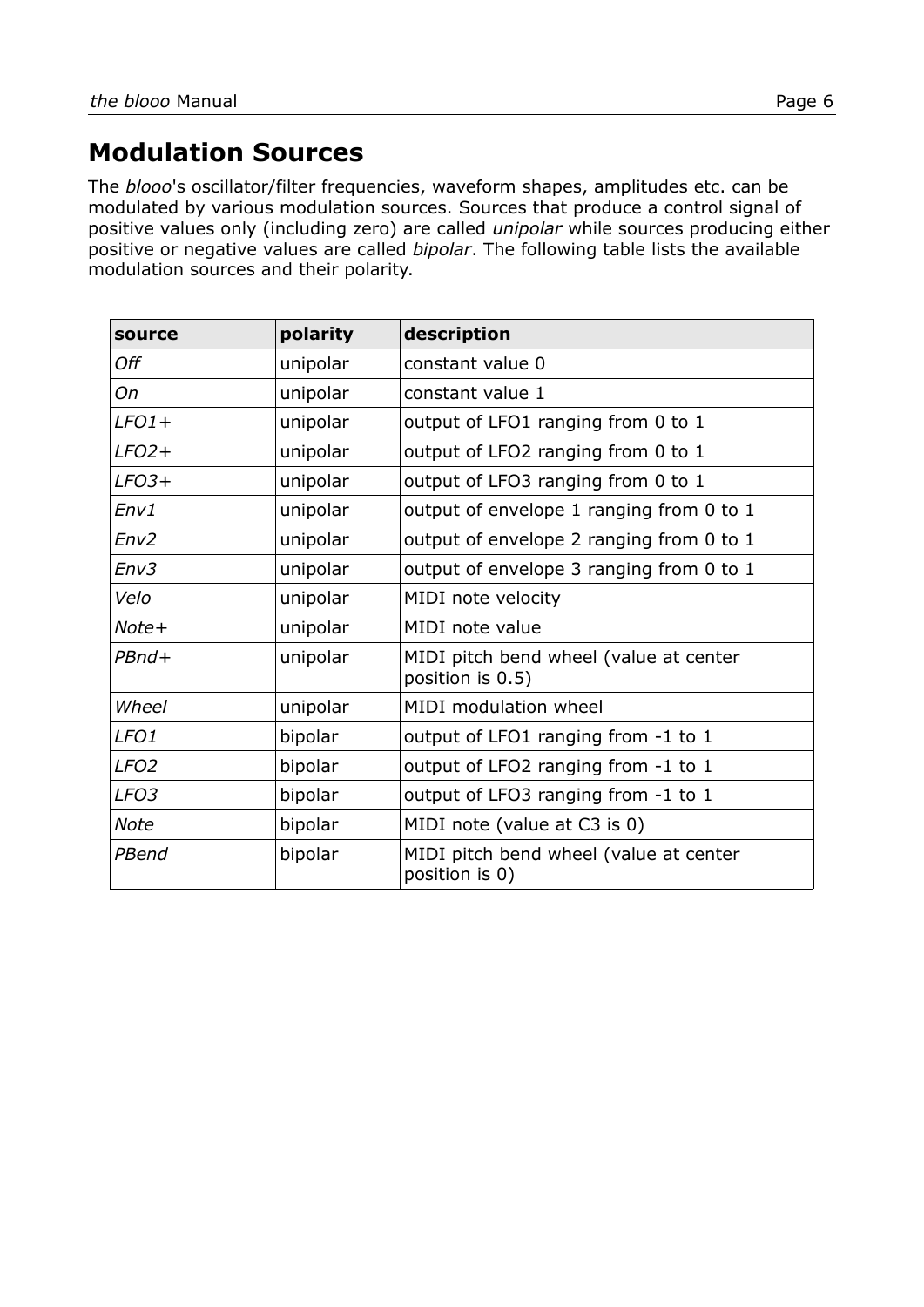#### **Envelopes**

The three envelopes of the *blooo* are standard ADSR generators with exponential slopes as featured in classic analog synthesizers. Envelope 1 is hard-wired to the filter amplifiers and directly controls the overall amplitude contour.

It is possible to switch from *Multiple* to *Single*  trigger mode using the designated SINGLE button.

## **LFOs**

The three low frequency oscillators (LFOs) generate a periodic control signal from 0 to 100 Hz or can be tempo-synchronized to the host. Six waveforms are available: *Sine*, *Square*, *Saw Up*  (rising sawtooth), *Saw Dn* (falling sawtooth), *S/H*  (Sample and Hold, i.e. random values), and *3-Step* ("stair"-shaped waveform with three steps). The *Retrig* parameter controls whether the LFO is



restarted for each new note or is "running free" (similar to the Free Run mode of the oscillators).

It is possible to modulate the magnitude of the LFO's output by any unipolar modulation source (even by the LFO itself). This can be used to control the LFO via the modulation wheel or to create complex modulation signals, "magic vibrato" effects, etc.

# <span id="page-6-0"></span>**Global Section**

The Global Section hosts common parameters such as *Volume*, *Pitch Bend Amount*, and *Portamento Time* as well as the controls for program selection/naming, the *Options* menu, Voice mode, *MIDI Learn* and *Clip*.



### **Voice Mode**

The number of voices in standard *Poly* mode anges from 1 to 64. The new *Unison* mode allows up to 8 slightly detuned voices stacked on top of each other for various polyphonic modes. Clicking on the digital display opens a menu where you can select the desired *Unison/Poly* mode.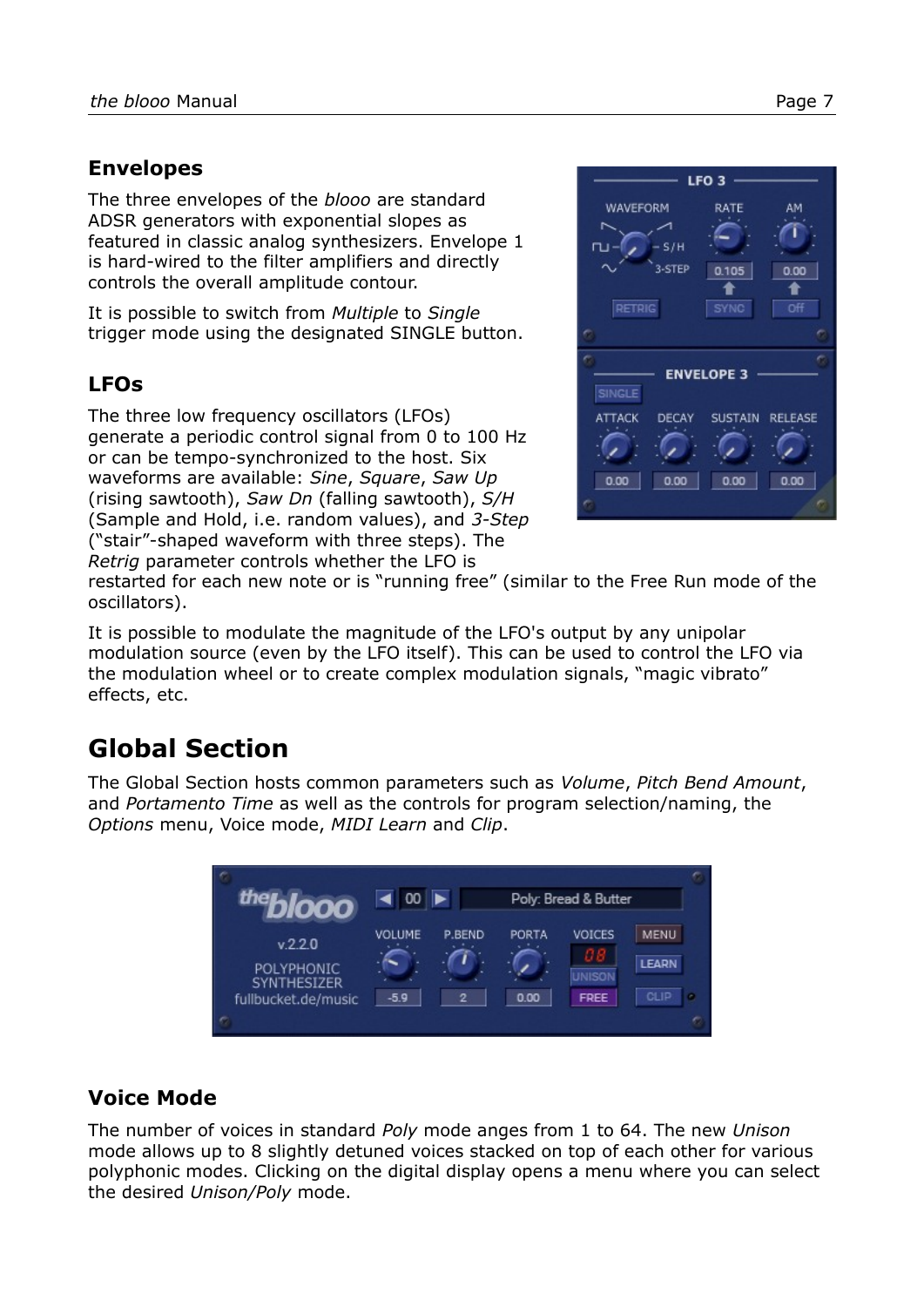### **Clip Function**

The *Clip* function prevents the output from clipping. It is not a very sophisticated limiter function but can produce some nice saturation/distortion effect.

#### <span id="page-7-0"></span>**Options Menu**

When clicking on the *Menu* button in the Global section, a context menu opens with the following options:

| <b>Copy Program</b>                             | Copy current program to internal clipboard                                                                                          |
|-------------------------------------------------|-------------------------------------------------------------------------------------------------------------------------------------|
| <b>Paste Program</b>                            | Paste internal clipboard to current program                                                                                         |
| <b>Init Program</b>                             | Initialize the current program                                                                                                      |
| <b>Load Program</b>                             | Load a program file containing a patch to the blooo's<br>current program                                                            |
| <b>Save Program</b>                             | Save the <i>blooo's</i> current program to a program file                                                                           |
| <b>Load Bank</b>                                | Load a bank file containing 64 patches into the blooo                                                                               |
| <b>Save Bank</b>                                | Save the <i>blooo's</i> 64 patches to a bank file                                                                                   |
| <b>Select Startup Bank</b>                      | Select the bank file that should always be loaded when<br>the blooo is started                                                      |
| <b>Load Startup Bank</b>                        | Load the Startup bank file; can also be used to check<br>what the current Startup bank is                                           |
| <b>Unselect Startup Bank</b>                    | Unselect the current Startup bank                                                                                                   |
| <b>Default Path for</b><br><b>Program Files</b> | Sets the default path for program and bank files                                                                                    |
| <b>MIDI Thru</b>                                | Set globally if MIDI data sent to the <i>blooo</i> should be<br>sent through to its MIDI output                                     |
| <b>Ignore Program</b><br><b>Change</b>          | Set globally if MIDI Program Change data sent to the<br>blooo should be ignored                                                     |
| <b>Reload Configuration</b>                     | Reload the blooo's configuration file (see section The<br>blooo.ini Configuration File)                                             |
| <b>Save Configuration</b>                       | Save the <i>blooo's</i> configuration file (see section The<br>blooo.ini Configuration File)                                        |
| <b>Check Online for</b><br><b>Update</b>        | When connected to the Internet, this function will check<br>if a newer version of the <i>blooo</i> is available at<br>fullbucket.de |
| <b>Window Size</b>                              | Change the window size of the blooo                                                                                                 |
| <b>Save Window Size</b>                         | Stores the current window size to the configuration file<br>so that it will be restored next time you load the blooo                |
| Visit fullbucket.de                             | Open fullbucket.de in your standard browser                                                                                         |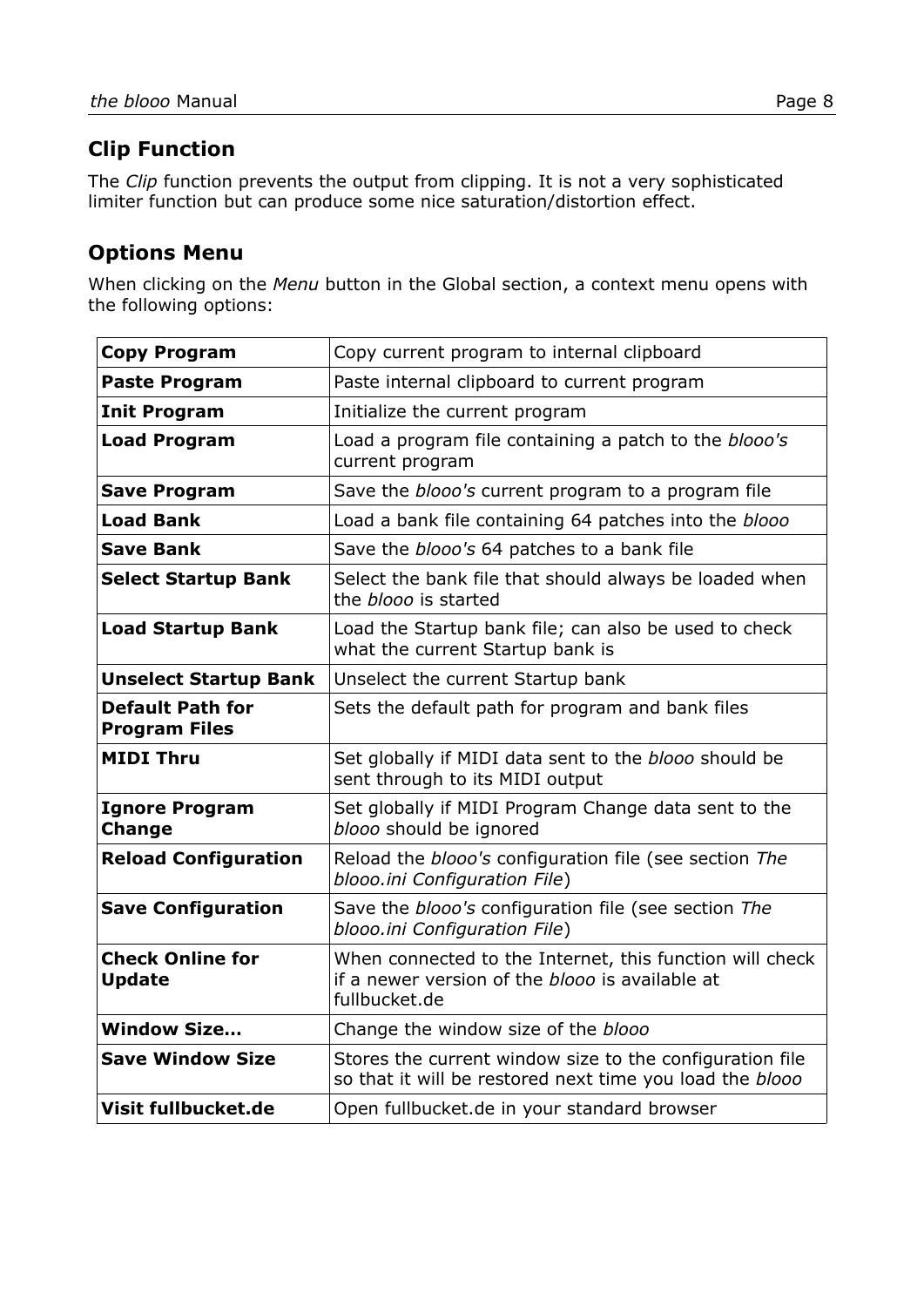### <span id="page-8-0"></span>**The** *blooo.ini* **Configuration File**

The *blooo* is able to read some settings from a configuration file (blooo.ini). The exact location of this file depends on your operating system and will be displayed when you click on "Reload" or "Save Configuration".

#### **MIDI Control Change Messages**

All parameters of the *blooo* can be controlled by MIDI controllers, or more precise: Each MIDI controller (except *Modulation Wheel* and *Sustain Pedal*) can control one of *blooo's* parameters. The mapping is defined in the blooo.ini for example like this:

```
[MIDI Control]
CC7 = 4 # Volume
CC70 = 32 # Filter 1 Cutoff
CC71 = 33 # Filter 1 Resonance
...
```
The syntax is straight forward:

**CC<***controller number***> = <***parameter ID***>**

Given the above example, controller 7 directly controls the overall *Volume* parameter, controller 74 the *Filter 1 Cutoff* etc. As you can see, comments are introduced by the Pound sign (#); they are here just for description purposes and completely optional. Note that the *controller number* can run from 0 to 110, with the exception of 1 (*Modulation Wheel*) and 64 (*Sustain Pedal*); the latter two are simply ignored.

#### **MIDI Learn**

The easiest way to assign MIDI controllers to *blooo* parameters is to use the MIDI Learn function. To activate *MIDI Learn*, click on the respective button and wiggle both the MIDI controller and the *blooo's* parameter that you want to link. If you want to unlearn the assignment, right-click the *MIDI Learn* button (the label now reads "Unlearn") and activate it. Now wiggle the MIDI controller or the parameter that you want to unlearn.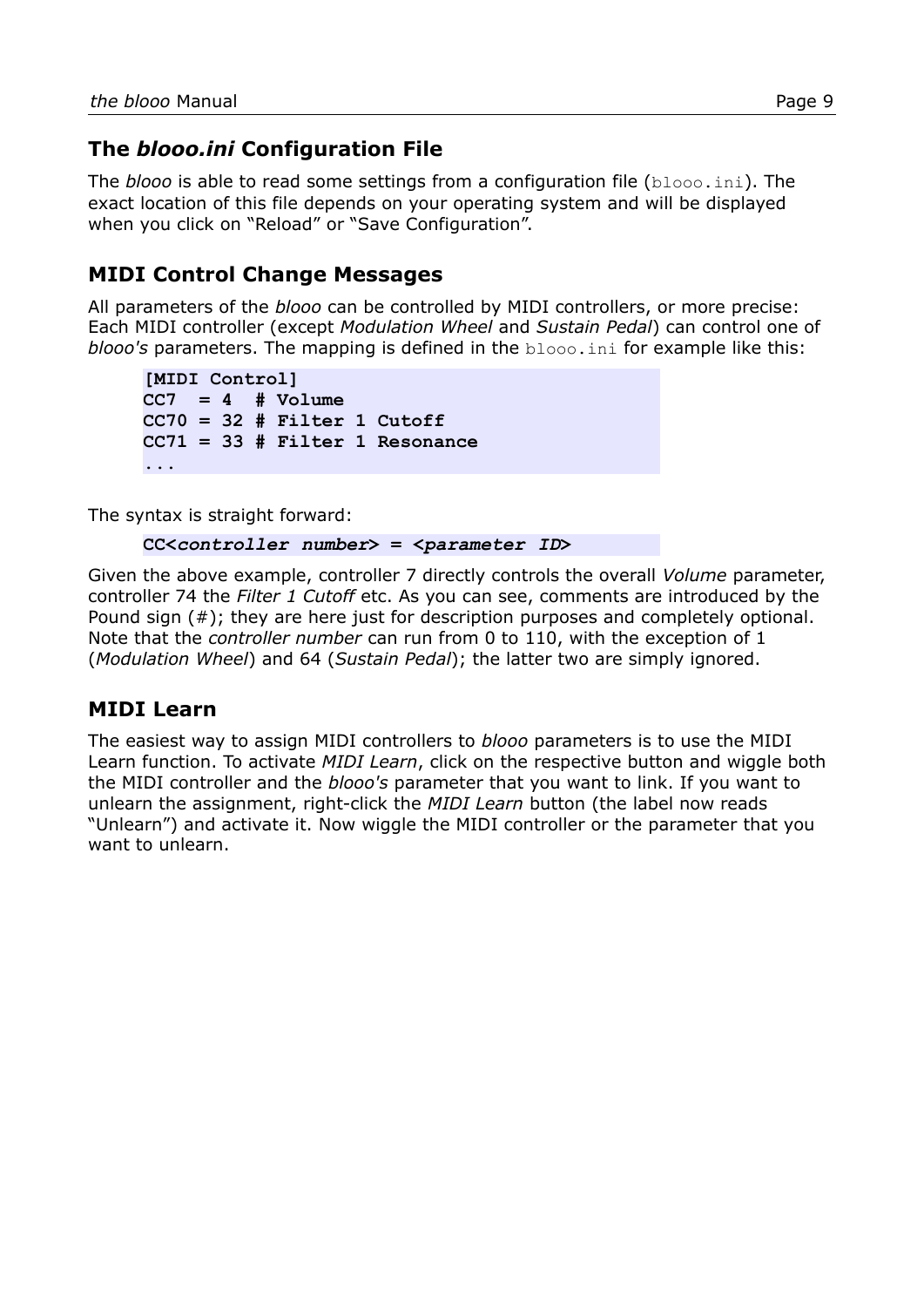# **Parameters**

### **Global**

| parameter     | description                                                                                                                                                                                                                     |
|---------------|---------------------------------------------------------------------------------------------------------------------------------------------------------------------------------------------------------------------------------|
| <b>Voices</b> | number of polyphonic voices (up to 64)                                                                                                                                                                                          |
| Unison        | Switches from Poly to Unison mode                                                                                                                                                                                               |
| PBend         | maximum pitch bend amount ( $\pm$ 24 semitones) of the oscillators                                                                                                                                                              |
| Porta         | portamento time (0 to 5 seconds)                                                                                                                                                                                                |
| Volume        | the overall volume                                                                                                                                                                                                              |
| Free          | Free Run mode: when a new note event occurs, Free controls<br>whether the oscillators start at the beginning of the wave form<br>(typical for "digital" oscillators) or are "running free" (like classic<br>analog oscillators) |
| Clip          | controls whether the overall output is unlimited or clipped to<br>unity (tanh clipping function)                                                                                                                                |

### **Oscillators**

| parameter                  | description                                                                                                      |
|----------------------------|------------------------------------------------------------------------------------------------------------------|
| Waveform                   | four types are available: Sawtooth, Pulse, SawPulse, and Sine                                                    |
| Pitch                      | the relative pitch $(\pm 24$ semitones)                                                                          |
| Tune                       | fine tuning of the oscillator $(\pm 1)$ semitone)                                                                |
| <b>Shape</b>               | waveform shape control; for <i>Pulse</i> this is equivalent to pulse<br>width                                    |
| Sh.Mod                     | amount of waveform shape modulation                                                                              |
| Sh.Mod<br>Source           | the source of the shape modulation; this can be any unipolar<br>modulation source (see Modulation Sources below) |
| <b>FM1 / FM2</b>           | amount of frequency modulation                                                                                   |
| <b>FM1 / FM2</b><br>Source | the source of the frequency modulation; this can be any<br>modulation source (see Modulation Sources below)      |
| Sync                       | controls whether Oscillator 2 is synchronized to Oscillator 1 (Off,<br>Soft, Hard)                               |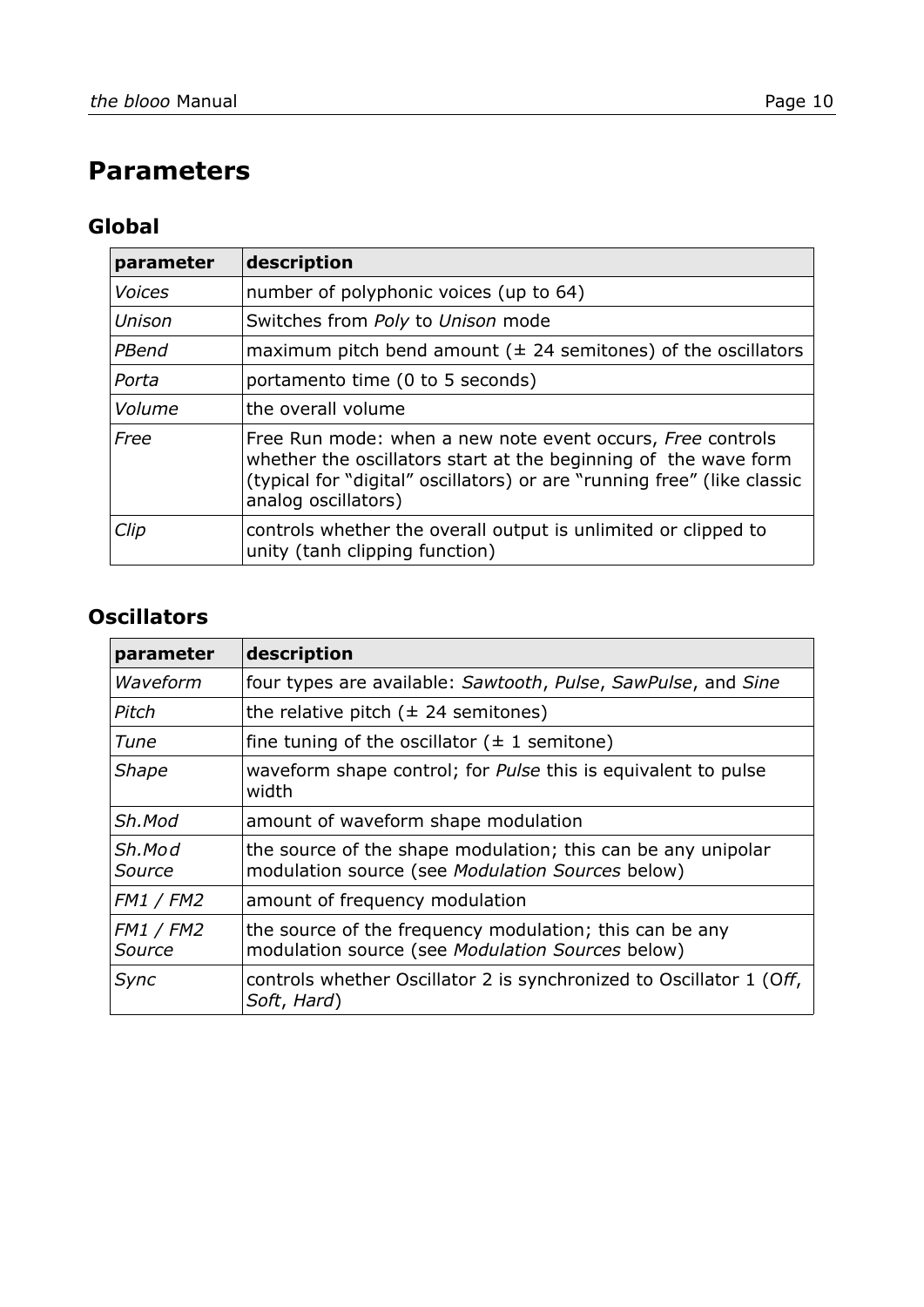## **Filters**

| parameter                   | description                                                                                                                                                                                                                                                                                                                                            |
|-----------------------------|--------------------------------------------------------------------------------------------------------------------------------------------------------------------------------------------------------------------------------------------------------------------------------------------------------------------------------------------------------|
| Osc 1                       | filter input mixer: level of Oscillator 1                                                                                                                                                                                                                                                                                                              |
| Osc <sub>2</sub>            | filter input mixer: level of Oscillator 2                                                                                                                                                                                                                                                                                                              |
| Ring                        | filter input mixer: level of Ring modulation (Oscillator 1 /<br>Oscillator 2)                                                                                                                                                                                                                                                                          |
| <b>Noise</b>                | filter input mixer: level of white noise generator                                                                                                                                                                                                                                                                                                     |
| Filter 1                    | filter input mixer: level of Filter 1                                                                                                                                                                                                                                                                                                                  |
| Filter mode                 | Off:<br>the filter is switched off<br>the filter's input is directly routed to the filter's<br>Bypass:<br>output<br>4 pole lowpass filter<br>Lowpass:<br>Highpass:<br>4 pole highpass filter<br>Bandpass:<br>4 pole bandpass filter<br>4 pole allpass filter<br>Allpass:<br>Phaser:<br>4 pole allpass filter (output mixed with the filter's<br>input) |
| Cutoff                      | cutoff or center frequency of the filter                                                                                                                                                                                                                                                                                                               |
| Resonance                   | feedback amount of the filter; high values will cause self-<br>oscillation                                                                                                                                                                                                                                                                             |
| FM1 to FM3                  | amount of cutoff frequency modulation                                                                                                                                                                                                                                                                                                                  |
| <b>FM1</b> to FM3<br>Source | the source of the cutoff frequency modulation; this can be any<br>modulation source (see Modulation Sources below)                                                                                                                                                                                                                                     |
| Pan                         | stereo position (panorama) of the filter output                                                                                                                                                                                                                                                                                                        |
| Pan<br>Modulation           | amount of panorama modulation                                                                                                                                                                                                                                                                                                                          |
| Pan Source                  | the source of the panorama modulation; this can be any<br>modulation source (see Modulation Sources below)                                                                                                                                                                                                                                             |
| AM1 / AM2                   | amount of amplitude modulation                                                                                                                                                                                                                                                                                                                         |
| AM1 / AM2<br>Source         | the source of the amplitude modulation; this can be any unipolar<br>modulation source (see Modulation Sources below)                                                                                                                                                                                                                                   |
| Volume                      | filter output volume                                                                                                                                                                                                                                                                                                                                   |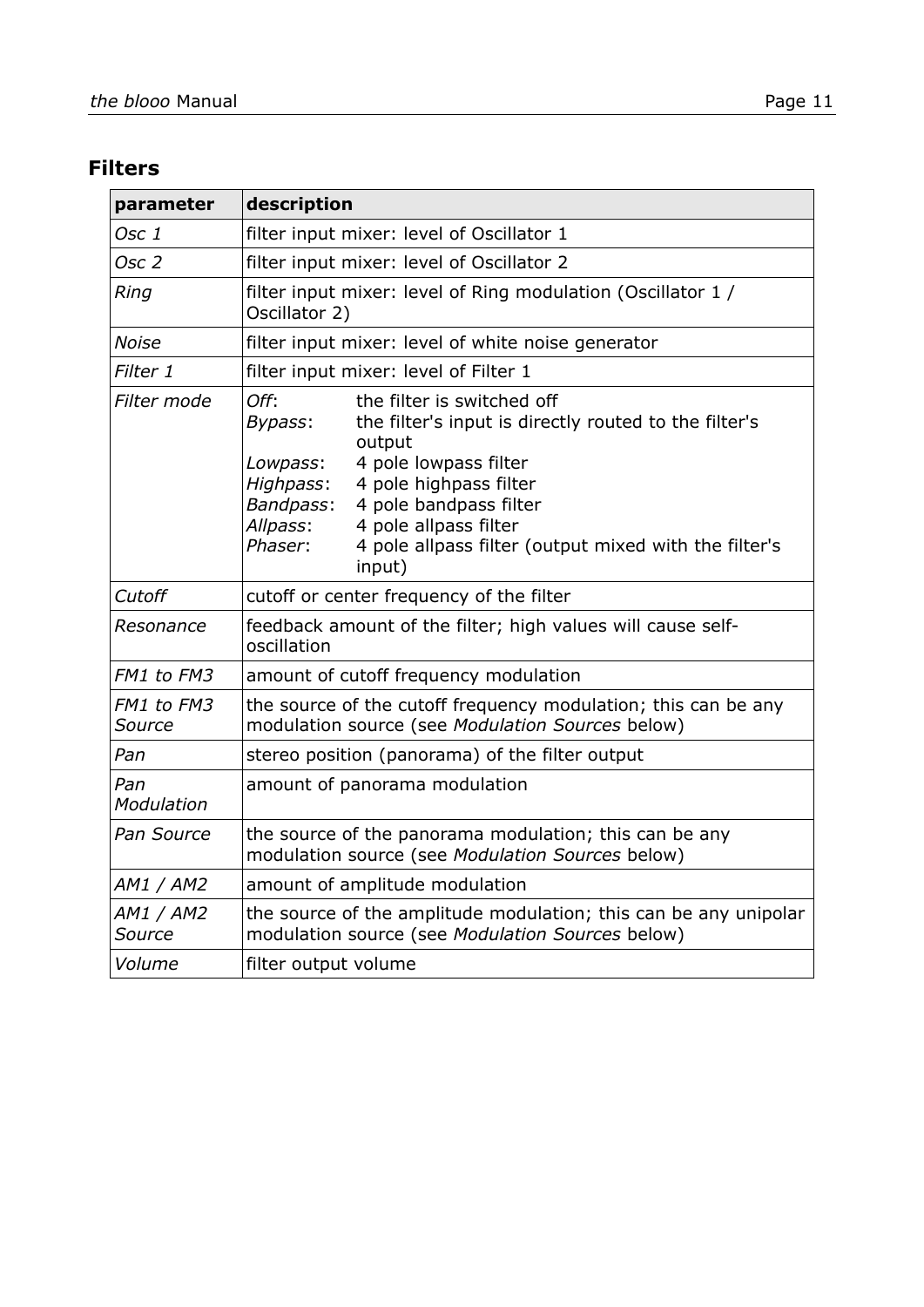| parameter     | description                                                 |
|---------------|-------------------------------------------------------------|
| Single        | switches from <i>Multiple</i> to <i>Single</i> trigger mode |
| <b>Attack</b> | attack time of the envelope                                 |
| Decay         | decay time of the envelope                                  |
| Sustain       | sustain level of the envelope                               |
| Release       | release time of the envelope                                |

#### **LFOs**

| parameter | description                                                                                                                                                                                        |
|-----------|----------------------------------------------------------------------------------------------------------------------------------------------------------------------------------------------------|
| Waveform  | six types are available: Sine, Square, Saw Up (rising sawtooth),<br>Saw Dn (falling sawtooth), S/H (Sample and Hold, i.e. random<br>values), and 3-Step ("stair"-shaped waveform with three steps) |
| Retrig    | when a new note event occurs, Retrig controls whether the LFO<br>starts at the beginning of the wave form or is "running free"<br>(similar to the Free control for the audio oscillators)          |
| Rate      | rate or speed of the LFO (in Hertz or note lengths)                                                                                                                                                |
| Sync      | controls whether the LFO is synchronized to the host tempo                                                                                                                                         |
| <b>AM</b> | amount of amplitude (output level) modulation                                                                                                                                                      |
| AM Source | the source of the amplitude modulation; this can be any unipolar<br>modulation source (see Modulation Sources below)                                                                               |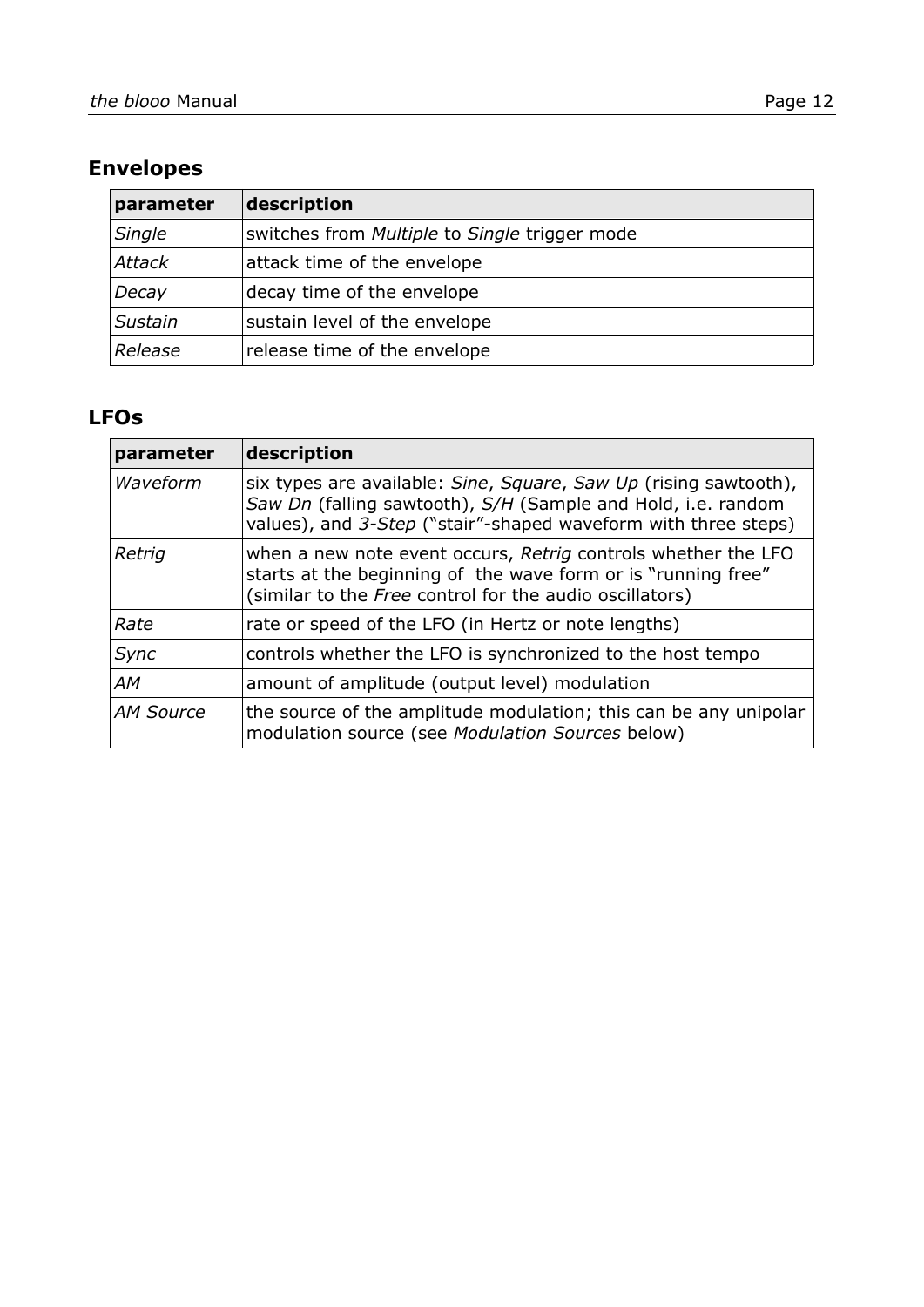# **Frequently Asked Questions**

#### *How do I install the* **blooo** *(Windows VST2 32 bit version)?*

Just copy the files  $b\log d11$  and  $b\log d1$ , from the ZIP archive you have downloaded to your system's or favorite DAW's VST2 plug-in folder. Your DAW should automatically register the *blooo* VST2 plug-in the next time you start it.

## *How do I install the* **blooo** *(Windows VST2 64 bit version)?*

Just copy the file blooo64.dll and blooo.ini from the ZIP archive you have downloaded to your system's or favorite DAW's VST2 plug-in folder. Your DAW should automatically register the *blooo* VST2 plug-in the next time you start it.

Note: You may have to remove any existing (32 bit) blooo.dll from your VST2 plugin folder or else your DAW may screw the versions up…

### *How do I install the* **blooo** *(Windows VST3 64 bit version)?*

Just copy the files blooo. vst3 from the ZIP archive you have downloaded to your system's or favorite DAW's VST3 plug-in folder. Your DAW should automatically register the *blooo* VST3 plug-in the next time you start it.

## *How do I install the* **blooo** *(Mac VST2/VST3/AU 64 bit)?*

Locate the downloaded PKG package file blooo 2 2 0 mac.pkg in Finder (!) and do a right- or control-click on it. In the context menu, click on "Open". You will be asked if you really want to install the package because it comes from an "unidentified developer" (me  $\mathbb{Q}$ ). Click "OK" and follow the installation instructions.

### *What is the plug-in ID of the* **blooo***?*

The ID is **1 r 7 6** .

#### *How can I decrease the* **blooo***'s CPU load?*

Always try this:

- If you don't need one of the two filters, set it's mode to *Off*.
- If you don't need Ring modulation, set both *Ring* parameters of the filter input mixers to zero.

Whenever it does not degrade the *sound* you need, try this:

- Reduce polyphony, i.e. the number of voices.
- Turn of Free Run mode of the oscillators.
- Turn of tempo-synchronization of the LFOs.